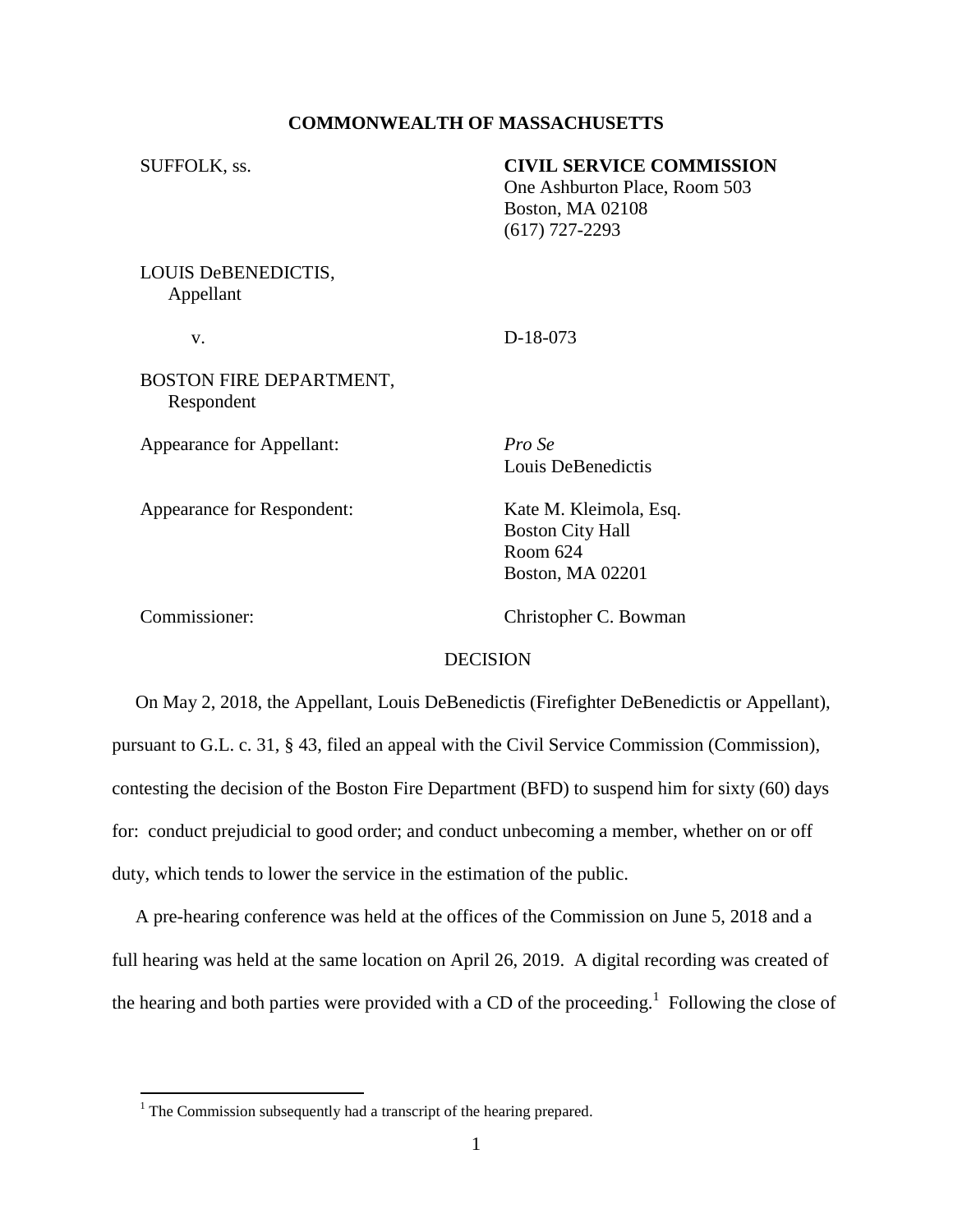the hearing, the BFD submitted a proposed decision on May 29, 2019. The Appellant did not submit a proposed decision.

# **FINDINGS OF FACT**

Based upon the documents admitted into evidence (Exhibits 1-22) and the testimony of:

## *Called by the BFD:*

- Civilian A: Manager at a general contracting company;
- Civilian B: Employee at a general contracting company;
- Lt. William Gillis, Boston Fire Department;

# *Called by Firefighter DeBenedictis:*

Louis DeBenedictis, Appellant.

I make the following findings of fact:

- 1. The Appellant has been a Boston firefighter since 2014. He was a firefighter in another community for several years before joining the BFD. (Stipulated Facts) He is currently out on medical leave and does not anticipate returning as a firefighter. (Testimony of Appellant)
- 2. In October 2016, the Appellant, per his request, was transferred to a fire house in the North End of Boston. He had fond memories of this firehouse, as his grandfather and uncles, who were residents of the North End, would take him there when he was a child to watch the fire apparatus leave the building. (Testimony of Appellant)
- 3. In December 2016, the Appellant moved from Dorchester, where he had off-street parking, to the North End. Although he obtained a resident parking sticker, parking was always a problem in this congested part of the City, often requiring the Appellant to circle around looking for a parking spot for up to 30-60 minutes and park up to a 34 mile away from his residence. (Testimony of Appellant)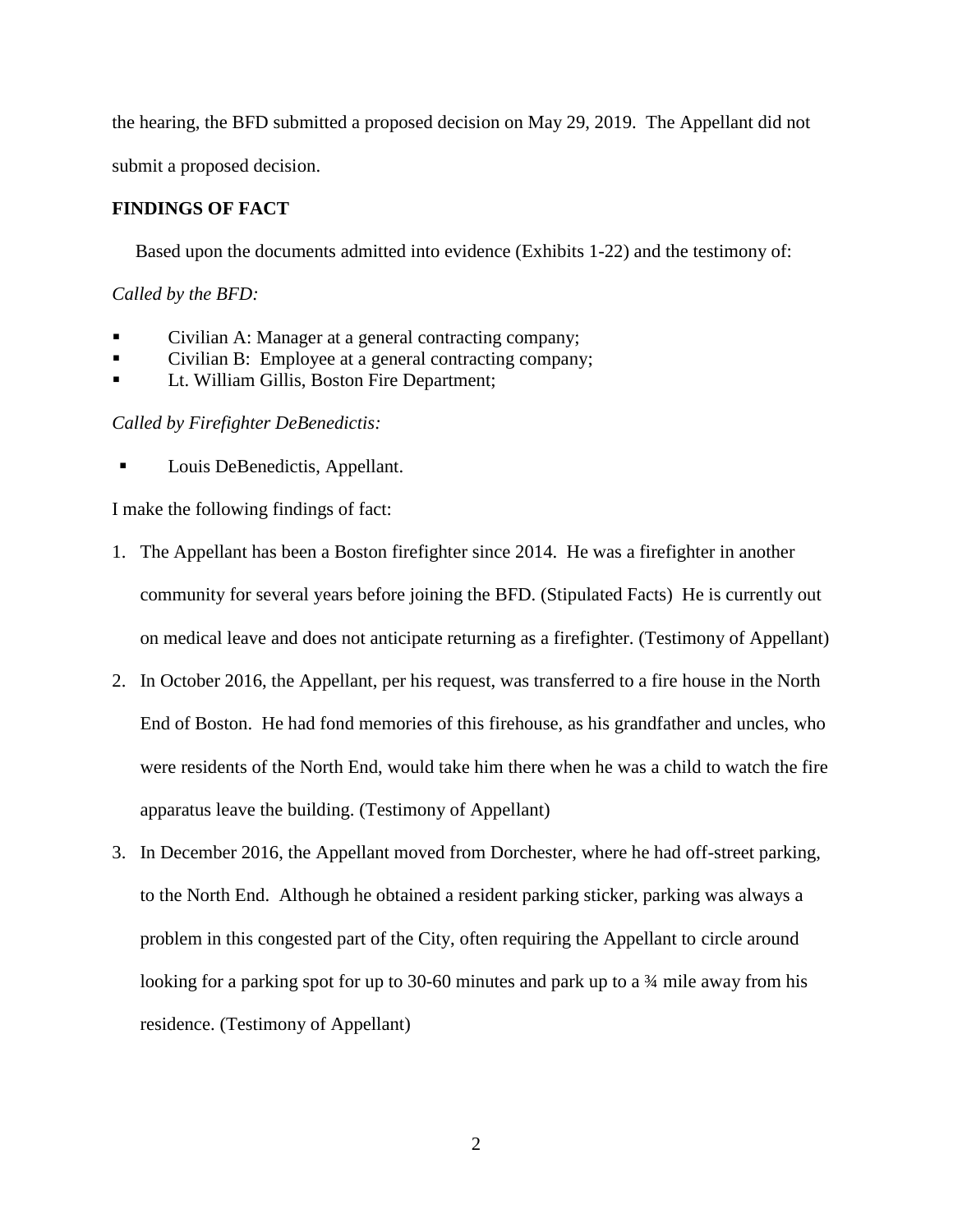- 4. From July 2016 to March 2018, a general contracting company was building a large, singlefamily residence on Moon Street in the North End, not far from where the Appellant resided. (Testimony of Civilian A)
- 5. At some point, the general contracting company, at a cost of \$668 per month, received a permit from the City to occupy four (4) parking spaces in front of or near the Moon Street project from 7:00 A.M. to 4:00 P.M. Monday through Friday. (Testimony of Civilian A and Civilian B and Exhibit 8)
- 6. The contracting company was provided signs by the City to place on posts along Moon Street clearly stating that the parking spots were reserved for construction vehicles only from 7AM to 4PM, Monday to Friday. (Testimony of Civilian A and Exhibit 8)
- 7. The permit, renewed monthly, stated in part: "Stand 2 Trucks at Curb // 7AM 4 PM". (Exhibit 8)
- 8. The manager for the contracting company, whose office was only steps away from the construction project, stated that this "stand" language was ambiguous and that he received conflicting information from the City regarding its meaning. At times, he was told that trucks could only park in these spots while loading and unloading and at other times he was told that no such restriction applied. (Testimony of Civilian A)
- 9. On any given day, several trucks driven by contractors (i.e. plumbers, electricians, welders, etc.) would come and go, temporarily using the reserved parking spots. (Testimony of Civilian A)
- 10. The Appellant, who lived nearby, was frustrated that four (4) parking spots were effectively being taken off-line for a long period of time and he questioned whether the general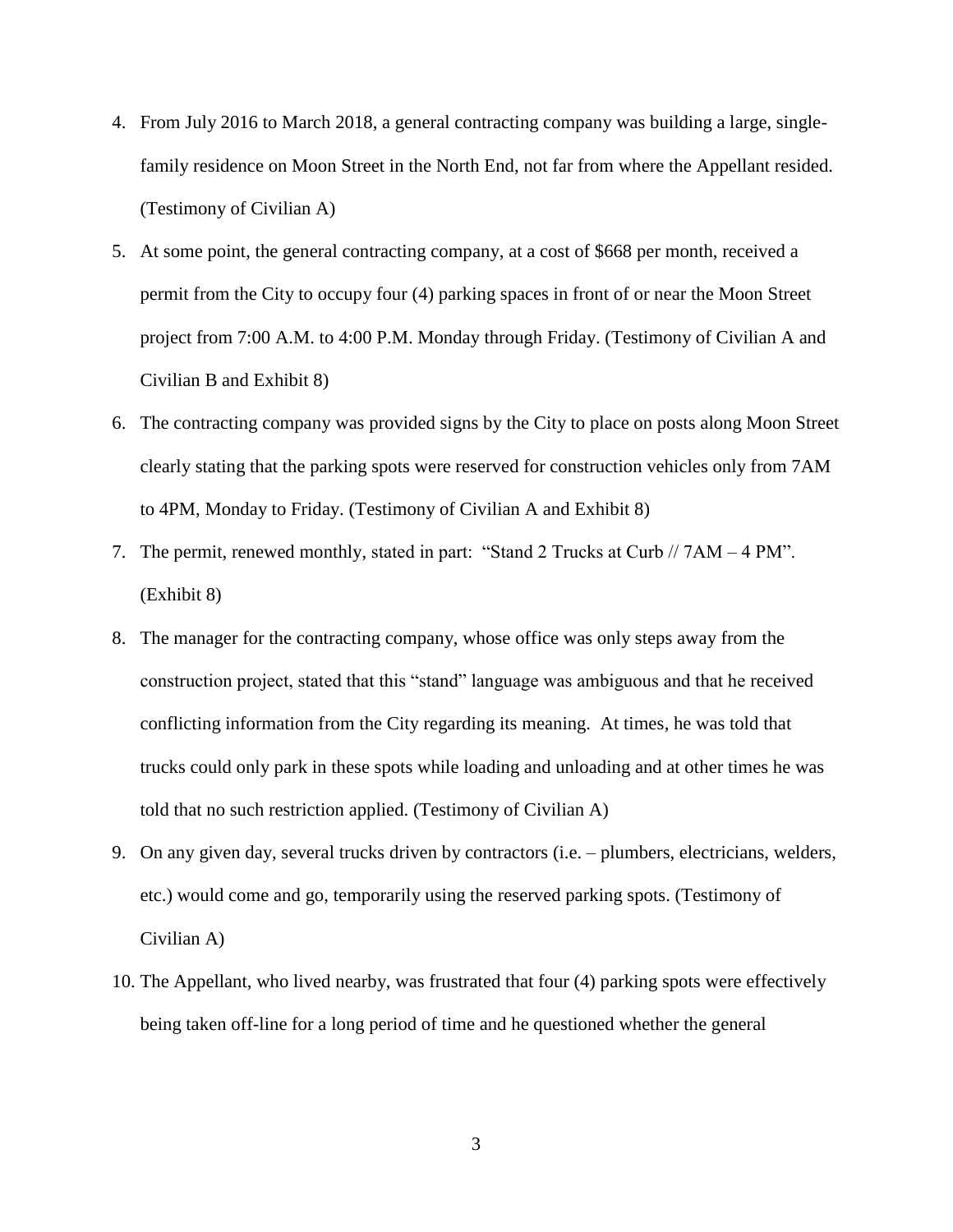contracting company was complying with the "stand" language of the permit. (Testimony of Appellant)

- 11. From October 2016, when the Appellant began working in the North End, until on or around September 2017, the manager of the general contracting company noticed that a passenger vehicle, not associated with the construction project, was regularly parking in one of the reserved spots prior to 4:00 P.M., usually starting at or around 3:00 P.M. At times, he observed the passenger vehicle parked in a reserved parking spot three (3) times per week. At other times, it was two (2) times per week. Although there may be short periods of time when the vehicle would not be parked there before 4:00 P.M., the practice would resume shortly thereafter. (Testimony of Civilian A)
- 12. The manager of the contracting company noticed that the passenger vehicle always had a placard on the front dashboard with a Boston Fire Department logo and the words "Fire Detail" typed on it. (Testimony of Civilian A)
- 13. The Boston Fire Department does not issue placards and/or decals to Boston firefighters who are on details. (Testimony of Lt. Gillis)
- 14. The manager of the contracting company also observed that the driver of the passenger vehicle was always wearing a Boston Fire Department shirt and hat, along with "swat pants and boots". At the hearing before the Commission, the manager identified the Appellant as the driver of the passenger vehicle that was regularly parking in the reserved spots before 4:00 P.M. on weekdays. (Testimony of Civilian A)
- 15. Having concluded that the Appellant was a Boston firefighter, the manager of the contracting company instructed contractors to try and work around the Appellant's vehicle because the manager "didn't want any trouble". (Testimony of Civilian A)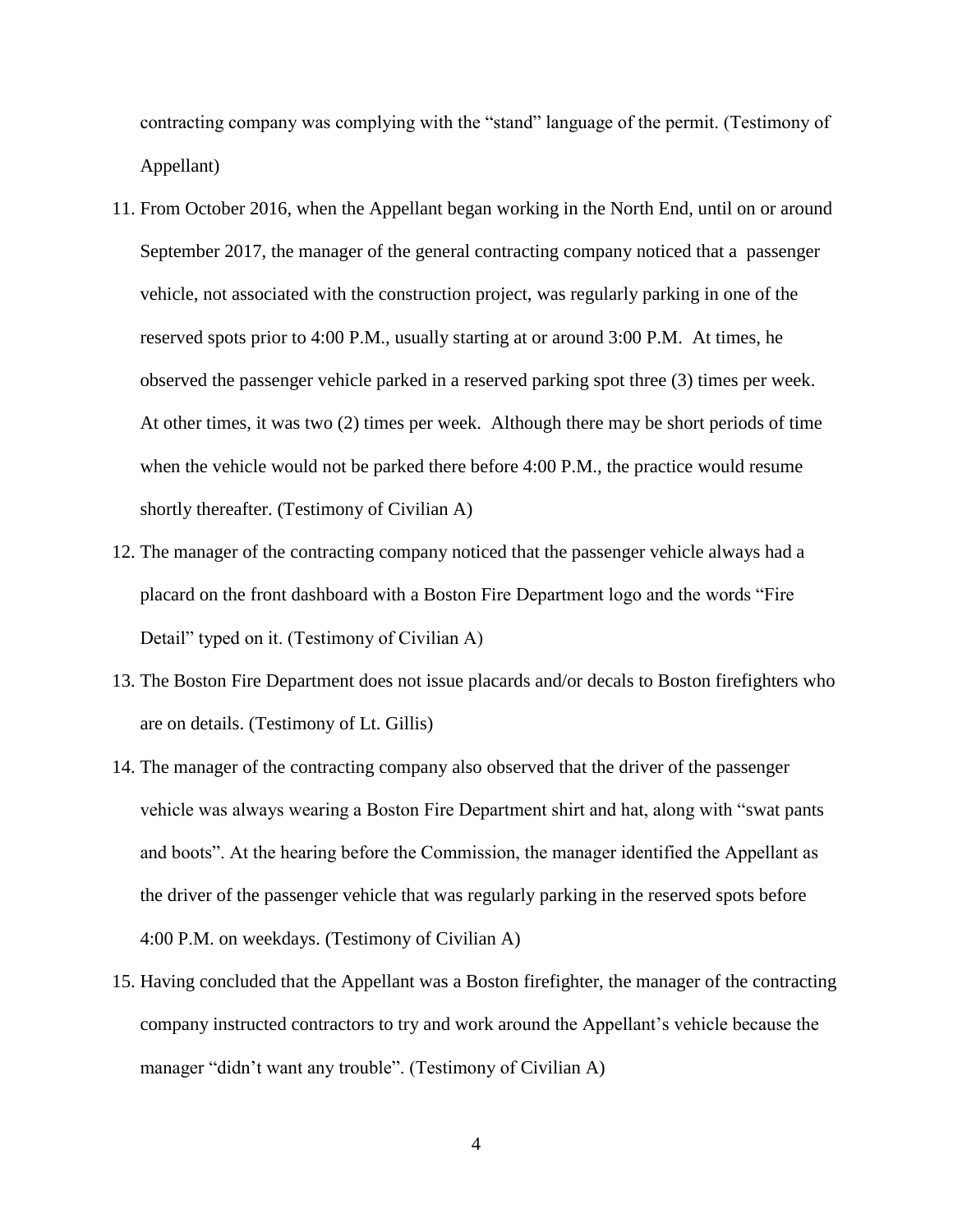- 16. The manager was told by multiple contractors that the Appellant was harassing them and taking pictures of them and their vehicles. (Testimony of Civilian A)
- 17. In May 2017, the Appellant was assigned to detail duty for this residential project in order to monitor a welding project. (Testimony of Appellant and Civilian A)
- 18. While working this detail, the Appellant observed what he described as a "large fabric" being thrown onto the sidewalk from an upper level of the project. [The manager testified that it was a rope being thrown into the back of a contractor's truck.] The Appellant walked across the street from where he was standing, put his hands up and told the construction crew that he was shutting the project down. (Testimony of Appellant)
- 19. The welding foreman, who had been eating lunch in his truck, got out of his truck and walked over to find out what was going on. Shortly thereafter, the manager of the contracting company walked over and observed a heated conversation between the Appellant and the welding foreman. (Testimony of Civilian A)
- 20. The manager from the contracting company, concerned that the project would be shut down, asked the welding foreman to walk away so that he could talk to the Appellant privately. At that point, the Appellant told the manager that this was the "worst welding job he had ever seen" and then alleged that the welding foreman was drunk. The manager of the contracting company was shocked by the Appellant's allegation, as he has known the welding foreman for fifteen (15) years and is aware that he doesn't drink alcohol. (Testimony of Civilian A)
- 21. The construction project was not shut down that day. (Testimony of Civilian A) The Appellant never filed a verbal or written report to anyone at the BFD regarding his allegation that the welding foreman on this construction project was drunk. (Testimony of Appellant)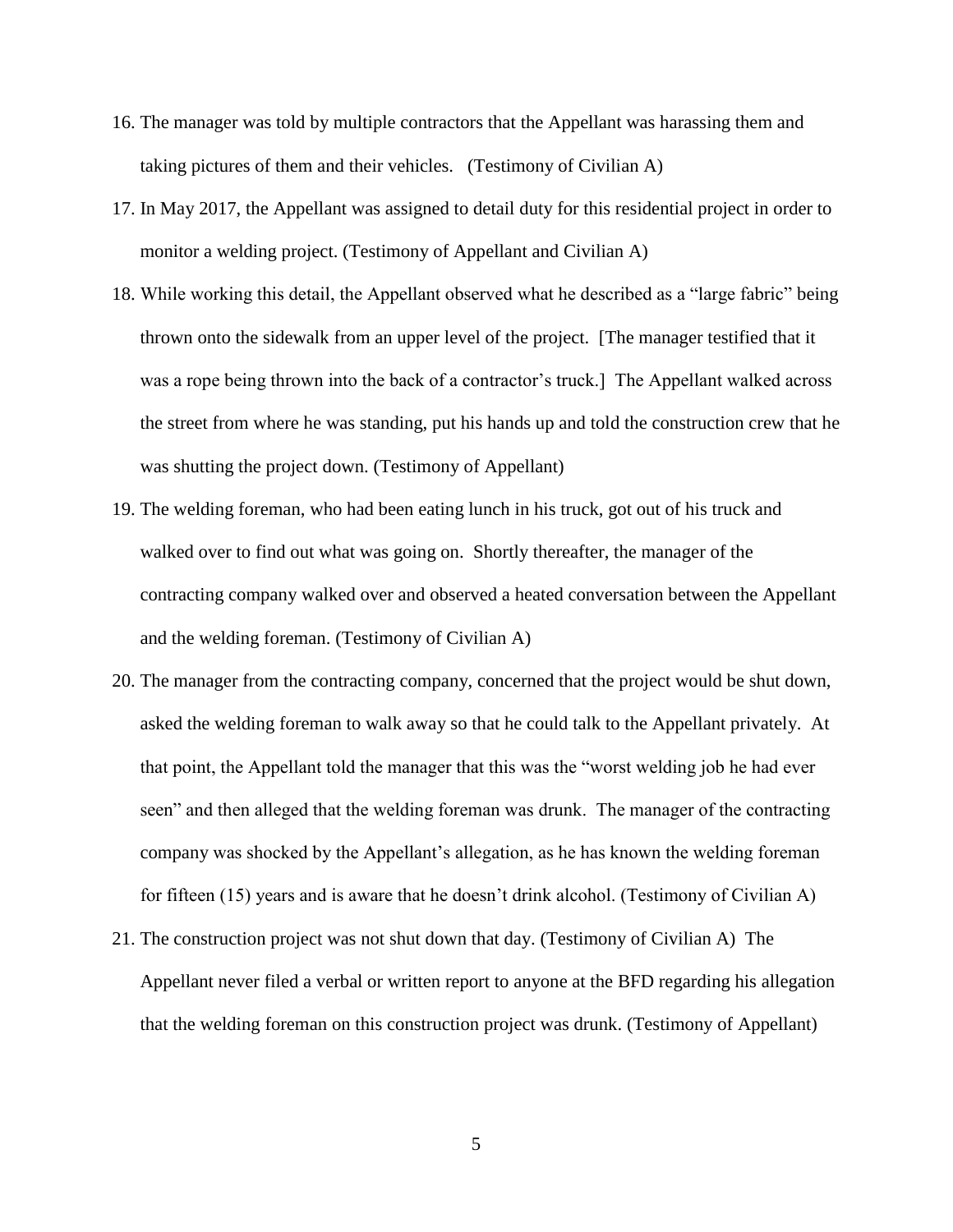- 22. On September 8, 2017, the Appellant opened the front door of the construction company's office in the North End and started screaming, stating that the construction company was abusing the system and that he (the Appellant) was going to get it fixed. (Testimony of Civilian A; Exhibit 5A)
- 23. After the September 8<sup>th</sup> incident, the construction manager contacted a longtime friend, and former BFD member, for assistance in resolving the situation with the Appellant. (Testimony of Civilian A)
- 24. An investigation was conducted by the BFD and the Boston Police Department. (Testimony of Lt. Gillis)
- 25. On April 9, 2018, the BFD preferred disciplinary charges against the Appellant. After a disciplinary hearing on April 19, 2018, the BFD suspended the Appellant for sixty (60) days. (Exhibits 15A, 16 and 17)

### *Prior Discipline*

 $\overline{a}$ 

- 26. In 2015, the Appellant was suspended for two (2) weeks for being argumentative in front of a patient during an active emergency call. The Appellant acknowledged violating BFD rules and accepted the suspension. (Exhibit 11)
- 27. In 2016, the Appellant was suspended for two (2) tours and removed temporarily from details for violating standard operating procedures. (Exhibit 12)
- 28. In 2017, the Appellant was suspended for thirty (30) days for engaging in an argument outside the fire house (in the North End) with a member of the public over a parking spot.  $(Exhibit 13)<sup>2</sup>$

 $2^2$  The Appellant appealed this discipline to the Commission and the decision is still pending.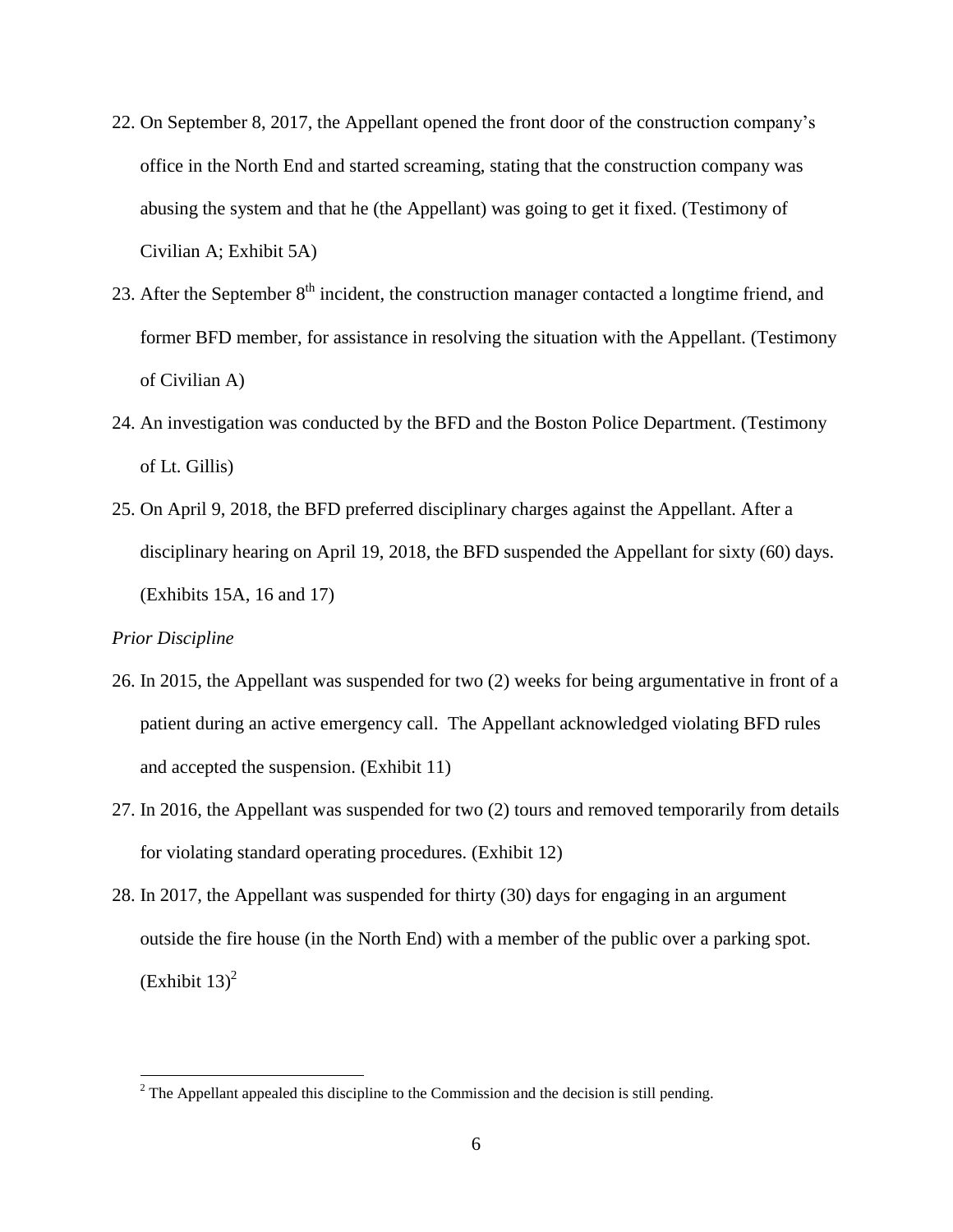### *Applicable Civil Service Law*

G.L. c. 31, § 43 provides:

"If the commission by a preponderance of the evidence determines that there was just cause for an action taken against such person it shall affirm the action of the appointing authority, otherwise it shall reverse such action and the person concerned shall be returned to his position without loss of compensation or other rights; provided, however, if the employee by a preponderance of evidence, establishes that said action was based upon harmful error in the application of the appointing authority's procedure, an error of law, or upon any factor or conduct on the part of the employee not reasonably related to the fitness of the employee to perform in his position, said action shall not be sustained, and the person shall be returned to his position without loss of compensation or other rights. The commission may also modify any penalty imposed by the appointing authority."

 An action is "justified" if it is "done upon adequate reasons sufficiently supported by credible evidence, when weighed by an unprejudiced mind; guided by common sense and by correct rules of law;" Commissioners of Civil Service v. Municipal Ct. of Boston, 359 Mass. 211, 214 (1971); Cambridge v. Civil Service Comm'n, 43 Mass.App.Ct. 300, 304 (1997); Selectmen of Wakefield v. Judge of First Dist. Ct., 262 Mass. 477, 482 (1928). The Commission determines justification for discipline by inquiring, "whether the employee has been guilty of substantial misconduct which adversely affects the public interest by impairing the efficiency of public service;" School Comm. v. Civil Service Comm'n, 43 Mass.App.Ct. 486, 488 (1997); Murray v. Second Dist. Ct., 389 Mass. 508, 514 (1983).

 The Appointing Authority's burden of proof by a preponderance of the evidence is satisfied "if it is made to appear more likely or probable in the sense that actual belief in its truth, derived from the evidence, exists in the mind or minds of the tribunal notwithstanding any doubts that may still linger there;" Tucker v. Pearlstein, 334 Mass. 33, 35-36 (1956).

 Under section 43, the Commission is required "to conduct a de novo hearing for the purpose of finding the facts anew;" Falmouth v. Civil Service Comm'n, 447 Mass. 814, 823 (2006) and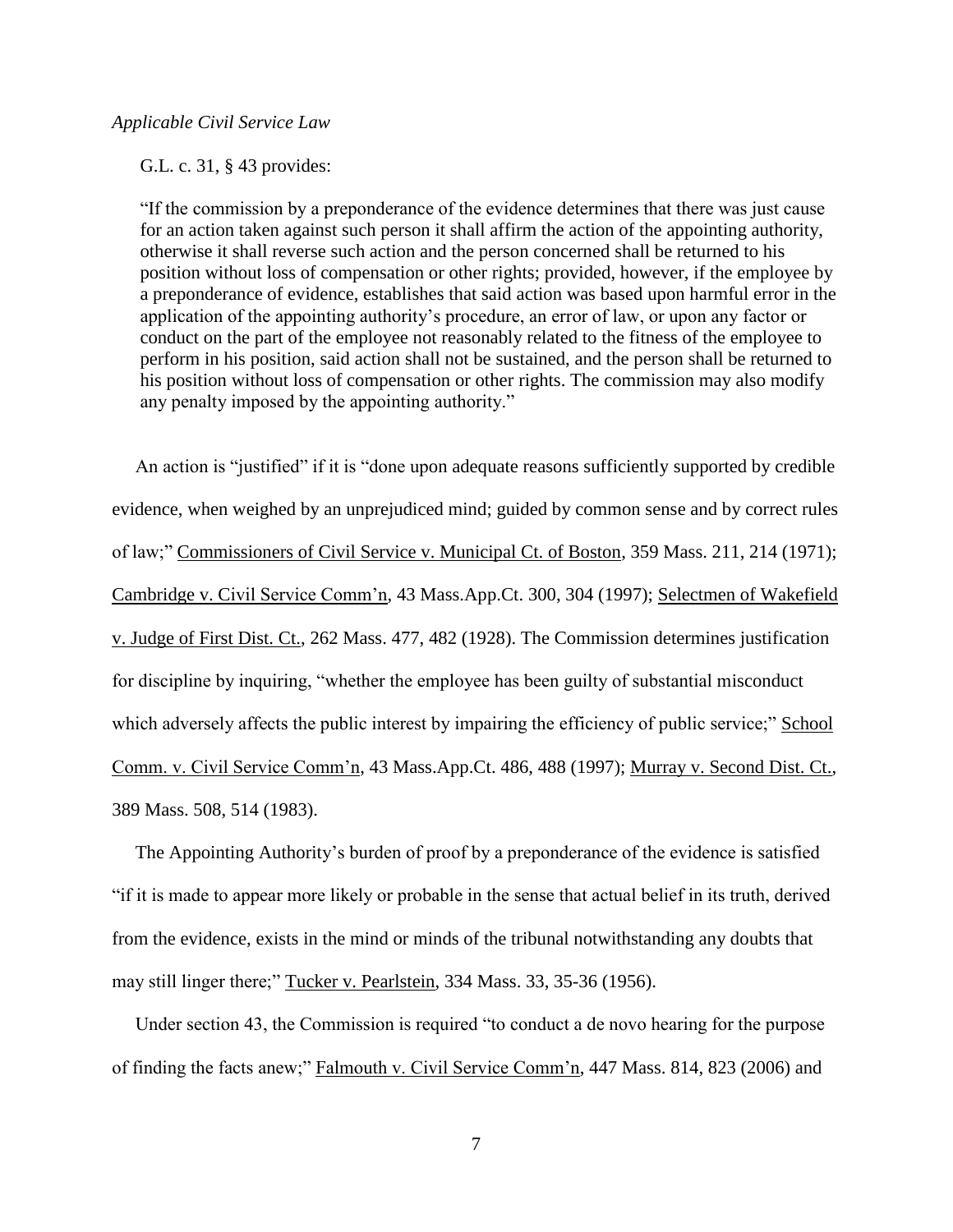cases cited. However, "[t]he commission's task.. .is not to be accomplished on a wholly blank slate. After making its de novo findings of fact, the commission does not act without regard to the previous decision of the [appointing authority], but rather decides whether 'there was reasonable justification for the action taken by the appointing authority in the circumstances found by the commission to have existed when the appointing authority made its decision'," which may include an adverse inference against a complainant who fails to testify at the hearing before the appointing authority; Id., quoting internally from Watertown v. Arria, 16 Mass.App.Ct. 331, 334 (1983) and cases cited.

#### *Analysis*

 By a preponderance of the evidence, the BFD has shown that the Appellant engaged in substantial misconduct which adversely affected the public interest. Over a period of months, while in uniform, the Appellant repeatedly parked his private vehicle in a parking spot reserved for construction vehicles. When parking there, he displayed an unauthorized BFD decal on his dashboard. Further, he made a false and damning allegation against a member of the construction crew working at this same site, alleging that the contractor was drunk. This misconduct violates BFD rules regarding conduct prejudicial to good order; and conduct unbecoming a member, whether on or off duty, which tends to lower the service in the estimation of the public.

 I am not unsympathetic to the frustration felt by the Appellant regarding the loss of on-street parking spaces in a congested neighborhood of Boston where the number of vehicles greatly outnumbers the number of available spaces. I also find no fault in the Appellant's attempt, as a private citizen, to ensure that the contracting company was abiding by the restrictions on the permit that took four (4) parking spaces off-line each weekday for almost two (2) years to build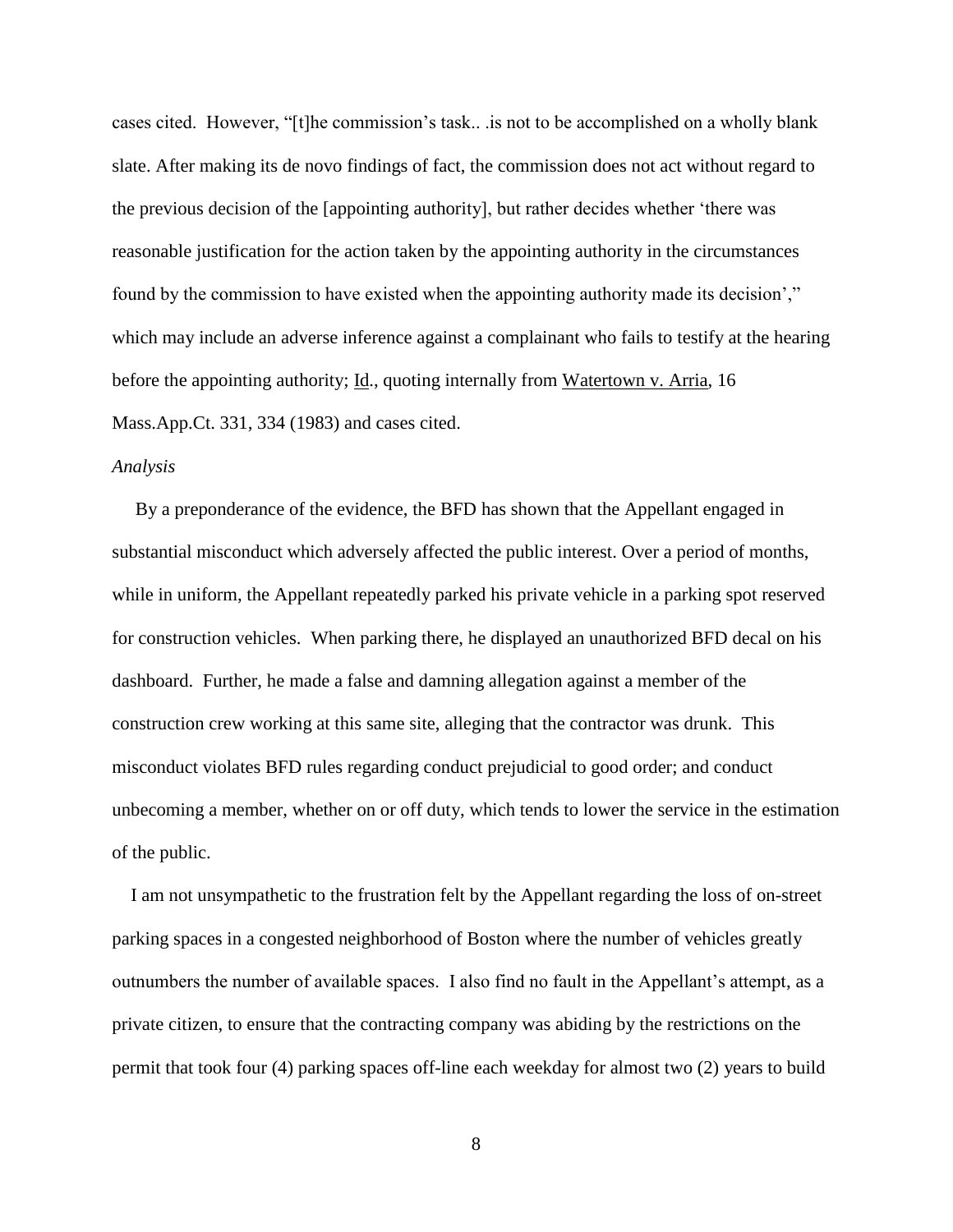*one* single family residence in the North End. In fact, a review of the record appears to show that the contractor was, at a minimum, interpreting ambiguity in their favor regarding how long construction vehicles could remain parked in one of those reserved spots.

 What is not ambiguous, however, is that the Appellant was not permitted to park his private vehicle in those spots from Monday through Friday between the hours of 7:00 A.M. and 4:00 P.M. While the Appellant himself, during this testimony before the Commission, acknowledged that he parked his private vehicle in those reserved spots at least five (5) times during the restricted hours, I credit the testimony of the manager of the construction company that, over a period of months, the Appellant regularly parked in those spots two (2) or three (3) times per week during restricted hours. Importantly, there was no question that the Appellant, when he parked his private vehicle there during restricted hours, was a Boston firefighter. According to the credible testimony of the two (2) civilian witnesses, the Appellant was always wearing a Boston Fire Department shirt and hat. Further, he displayed his own custom-made placard with the BFD insignia with the words "BFD Detail". Not only was this placard unauthorized, it is undisputed that, except on one (1) occasion, the Appellant was *not* on a BFD detail when he parked in these reserved spaces. I reach the reasonable conclusion that the Appellant displayed this unauthorized placard in an attempt to avoid being ticketed and to discourage the contractor from filing a complaint. For many months, this tactic worked. As stated by the manager of the contracting company in his testimony before the Commission: " … you know, my job is to keep that job moving and I didn't – the last thing we wanted was someone from the fire department to shut this job down because God knows how they could shut it – you know, how long it would take to get shut – you know, get back up again." No private contractor in Boston should be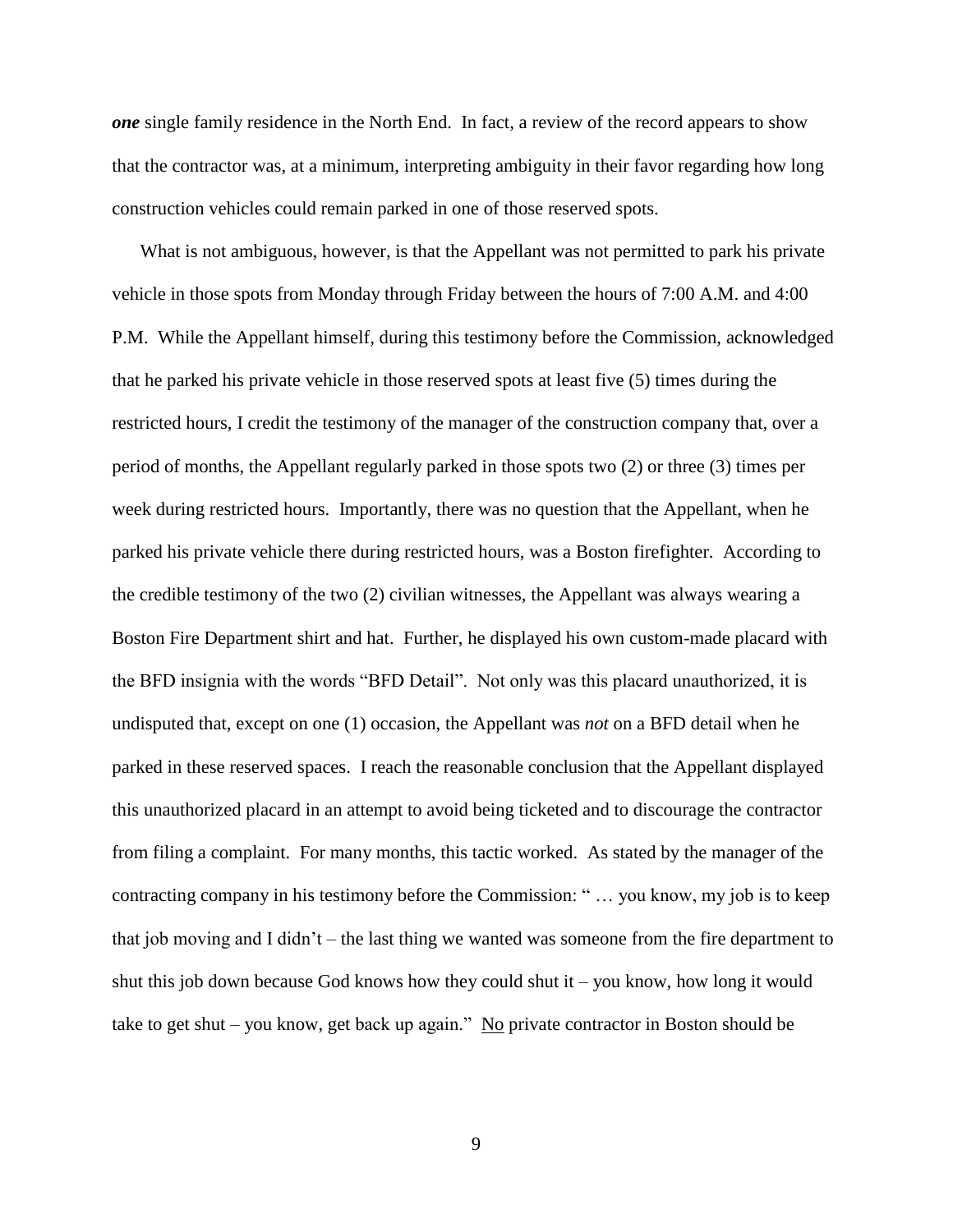forced to tolerate a Boston firefighter who abuses his position for personal advantage in the manner that the BFD proved that the Appellant did in this appeal.

 The Appellant took things one step further in May 2017. Regrettably, he accepted a detail to monitor welding work at the same construction site that had been causing him so much consternation as a private citizen. Accepting the testimony of the Appellant, he saw a piece of fabric being thrown on the sidewalk while he was working the detail. He crossed the street, waived his hands, and announced he would be shutting the project down. When the construction manager arrived and tried to resolve the matter, the Appellant made the damning allegation that the welding foreman was drunk on the job. The construction manager was shocked at the Appellant's allegation, as he has known that foreman for fifteen years and knows that he does not drink alcohol. Importantly, the Appellant permitted the project to go forward that day and never reported his allegation to any BFD officials. Thus, he either made a false allegation against the foreman or he jeopardized public safety by failing to report that a foreman working at a construction with welding going on was drunk. Either way, his actions constitute egregious misconduct.

Having determined that the Appellant did engage in misconduct, I must determine whether the level of discipline was warranted.

As stated by the SJC in Falmouth v. Civ. Serv. Comm'n, 447 Mass. 814, 823-825 (2006):

 "After making its de novo findings of fact, the commission must pass judgment on the penalty imposed by the appointing authority, a role to which the statute speaks directly. G.L. c. [31], s. § 43 ('The commission may also modify any penalty imposed by the appointing authority.') Here the commission does not act without regard to the previous decision of the [appointing authority], but rather decides whether 'there was reasonable justification for the action taken by the appointing authority in the circumstances found by the commission to have existed when the appointing authority made its decision." Id. citing Watertown v. Arria,16 Mass.App.Ct. 331, 334 (1983).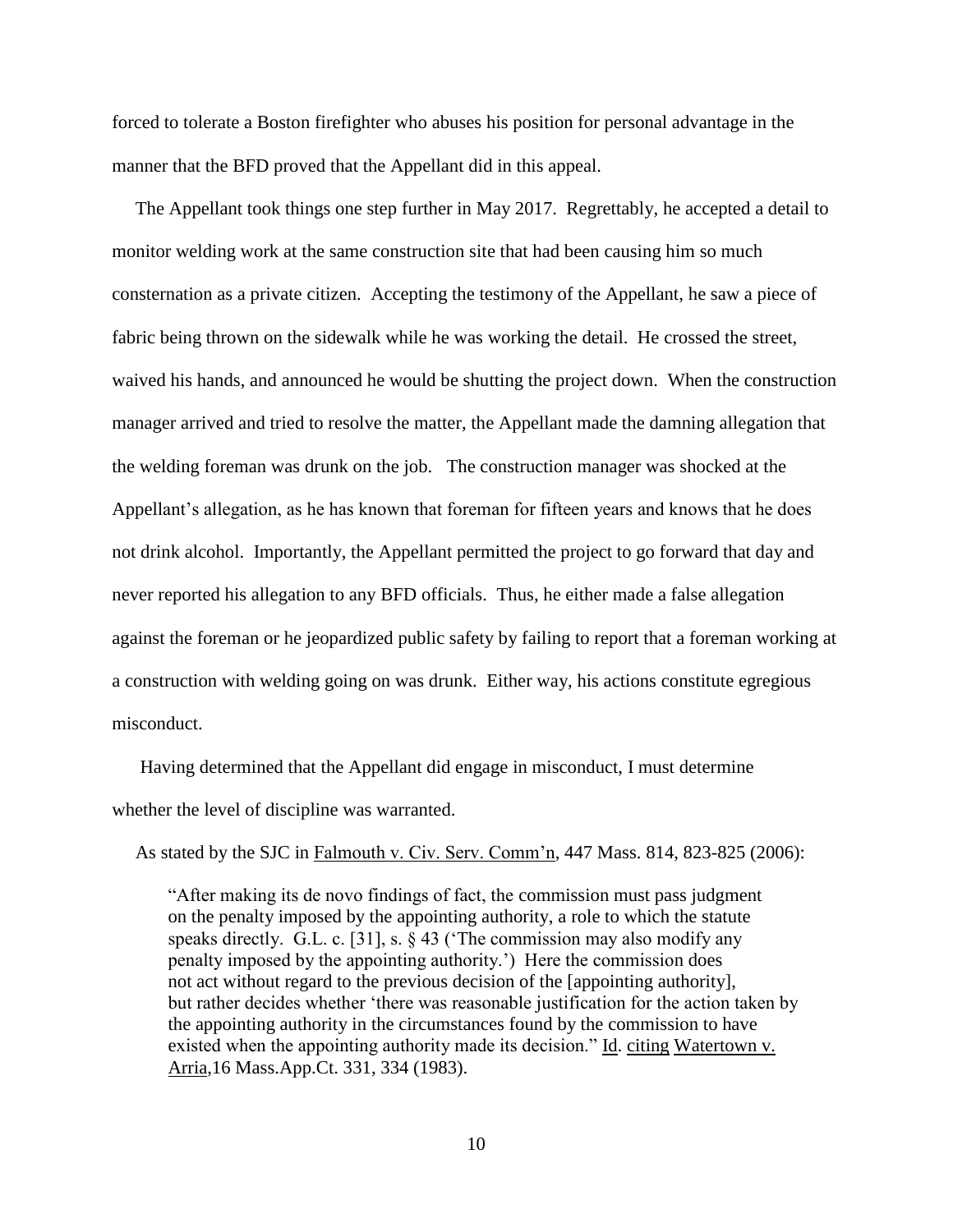"Such authority to review and amend the penalties of the many disparate appointing authorities subject to its jurisdiction inherently promotes the principle of uniformity and the 'equitable treatment of similarly situated individuals.' citing Police Comm'r of Boston v. Civ. Serv. Comm'n, 39 Mass.App.Ct. 594, 600 (1996). However, in promoting these principles, the commission cannot detach itself from the underlying purpose of the civil service system— 'to guard against political considerations, favoritism and bias in governmental employment decisions." Id. (citations omitted).

--

"Unless the commission's findings of fact differ significantly from those reported by the town or interpret the relevant law in a substantially different way, the absence of political considerations, favoritism or bias would warrant essentially the same penalty. The commission is not free to modify the penalty imposed by the town on the basis of essentially similar fact finding without an adequate explanation." Id. at 572. (citations omitted).

My findings do not differ significantly from those reported by the BFD. While I have not

concluded that the Appellant's complaints to contractors and employees of the general

contracting company constituted actionable harassment, I have, similar to the BFD, found that

the Appellant repeatedly engaged in misconduct that violated BFD rules regarding conduct

prejudicial to good order; and conduct unbecoming a member, whether on or off duty, which

tends to lower the service in the estimation of the public.

Further, I considered that the Appellant had engaged in similar misconduct in the past, thus

justifying a lengthy sixty (60)-day suspension.

#### *Conclusion*

For all of the above reasons, the Appellant's appeal under Docket No. D-18-073 is hereby

#### *denied*.

Civil Service Commission

*/s/ Christopher Bowman* Christopher C. Bowman Chairman